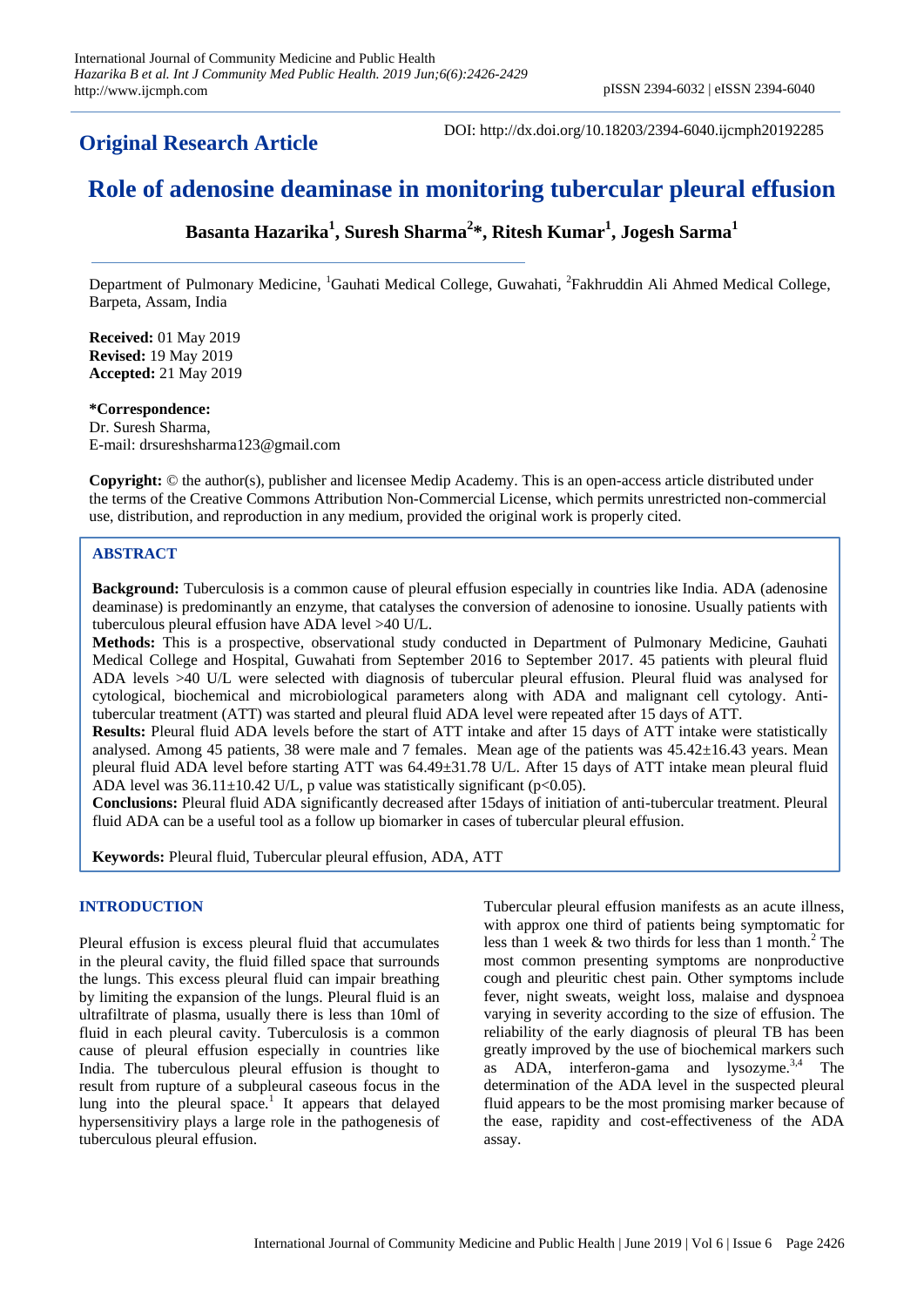ADA is predominantly T-lymphocytic enzyme, that catalyses the conversion of adenosine to ionosine. There are rwo molecular forms of ADA- ADA 1 and ADA 2. ADA 1 is found in all cells, but has its greatest activity in lymphocytes and monocytes.<sup>5</sup> ADA2 is found only in monocytes, and most of the ADA in tuberculous pleural fluid is ADA2, whereas most of the ADA in other pleural fluids is ADA 1. Also the use of the ratio of ADA 1 to ADA total of less than 0.42 slightly increase the sensitivity and specificity of the test in diagnosing tuberculous pleuritis.

In an early study, Ocana et al measured the pleural fluid ADA levels in 221 pleural or peritoneal effusions.<sup>6</sup> All patients with a pleural fluid ADA level above 70 U/L had TB, whereas no patient with a pleural fluid ADA level below 40 U/L had tuberculous pleuritis. In patients with lymphocytic pleural effusion, demonstration of an ADA level above 40 U/L is strongly suggestive of the diagnosis of tuberculous pleurisy. Liang et al performed a metaanalysis of 63 articles evaluating the diagnostic usefulness of ADA that included 2,796 patients with tuberculous pleuritis and 5,297 patients with other diseases.<sup>7</sup> They reported that the mean sensitivity was 0.92, the mean specificity was 0.90, the mean positive likelihood ratio was 9.03 and the mean negative likelihood ratio was 0.10.

With ATT, the patient's symptoms and radiologic abnormalities gradually abate. The average patient becomes afebrile within 2 weeks, but temperature elevations may persist for as long as 2 months. The mean duration for complete resorption of the pleural Fluid is approximately 6 weeks, but it can be as long as 12 weeks.<sup>8</sup>

With this aim, the present study has been planned to evaluate the utility of pleural fluid ADA as a follow up biomarker in tubercular pleural effusion and to assess its level before starting and after 15 days of starting of ATT during follow up.

# **METHODS**

This is a prospective single centered, observational study conducted in Department of Pulmonary Medicine, Gauhati Medical College and Hospital, Guwahati from 1<sup>st</sup> September 2016 to  $1<sup>st</sup>$  September 2017 after taking approval from Institutional Ethical Committee.

#### *Inclusion criteria*

- Age above 14 year.
- Exudative, lymphocytic predominant effusion with ADA levels >40 U/L.

# *Exclusion criteria*

- Age less than 14 years
- Those who were not willing to participate.

A total of 45 patients with exudative, lymphocytic predominant effusion with ADA levels >40 U/L were selected with diagnosis of Tubercular pleural effusion. Pleural fluid was analysed for cytological, biochemical and microbiological parameters along with ADA and malignant cell cytology. ATT was started and pleural fluid ADA level was repeated after 15 days of ATT. The entire data was analysed using descriptive statistics.

#### **RESULTS**

Pleural fluid ADA levels before the start of ATT intake and after 15 days of ATT intake were statistically analysed. Among 45 patients, 38 were male and 7 females. Mean age of the patients was  $45.42 \pm 16.43$  years (Table 1).

#### **Table 1: Demography of patients.**

|               | No. of<br><b>patients</b> | <b>Mean age</b><br>$(n)$ years) | <b>Standard</b><br>deviation (SD) |
|---------------|---------------------------|---------------------------------|-----------------------------------|
| <b>Total</b>  | 45                        | 45.42                           | 16.43                             |
| Male          | 38                        | 57.86                           | 6.99                              |
| <b>Female</b> | 07                        | 43.13                           | 16.70                             |

#### **Table 2: Mean ADA level before and after 15 days of ATT intake.**

|               | <b>Mean ADA</b><br>(before starting<br>of ATT) | <b>Mean ADA</b><br>(after 15 days<br>of ATT intake) | D<br>value |
|---------------|------------------------------------------------|-----------------------------------------------------|------------|
| <b>Total</b>  | 64.49                                          | 36.11                                               | 0.0001     |
| <b>Male</b>   | 70.86                                          | 39.43                                               | 0.0001     |
| <b>Female</b> | 63.31                                          | 35.50                                               | 0.0460     |

Mean pleural fluid ADA level before starting ATT was 64.49±31.78 U/L. After 15 days of ATT intake mean Pleural fluid ADA level was 36.11±10.42 U/L (Table 2). P value was calculated and was statistically significant  $(p<0.05)$ .

#### **DISCUSSION**

In our study of 45 patients with lymphocytic, exudative pleural effusion, 38 were male and 7 were females. Mean age of the patients was 45.42±16.43 years. Mean Pleural fluid ADA level before starting ATT was 64.49±31.78 U/L. After 15 days of initiation of ATT, mean Pleural fluid ADA level was  $36.11 \pm 10.42$  U/L. There was a significant decrease in pleural fluid level after 15 days of initiation of ATT, with p value  $\langle 0.05 \rangle$  (statistically significant).

In a study by Valdés et al on 254 patients with tubercular pleural effusion, 99.6% had ADA more than 47 U/L and in another group of 303 patients in a high TB prevalence population with exudative effusions, 58% had TB with a lymphocytic predominant effusion and ADA more than 50  $\rm U/L$ .<sup>9,10</sup> The diagnostic usefulness of ADA depends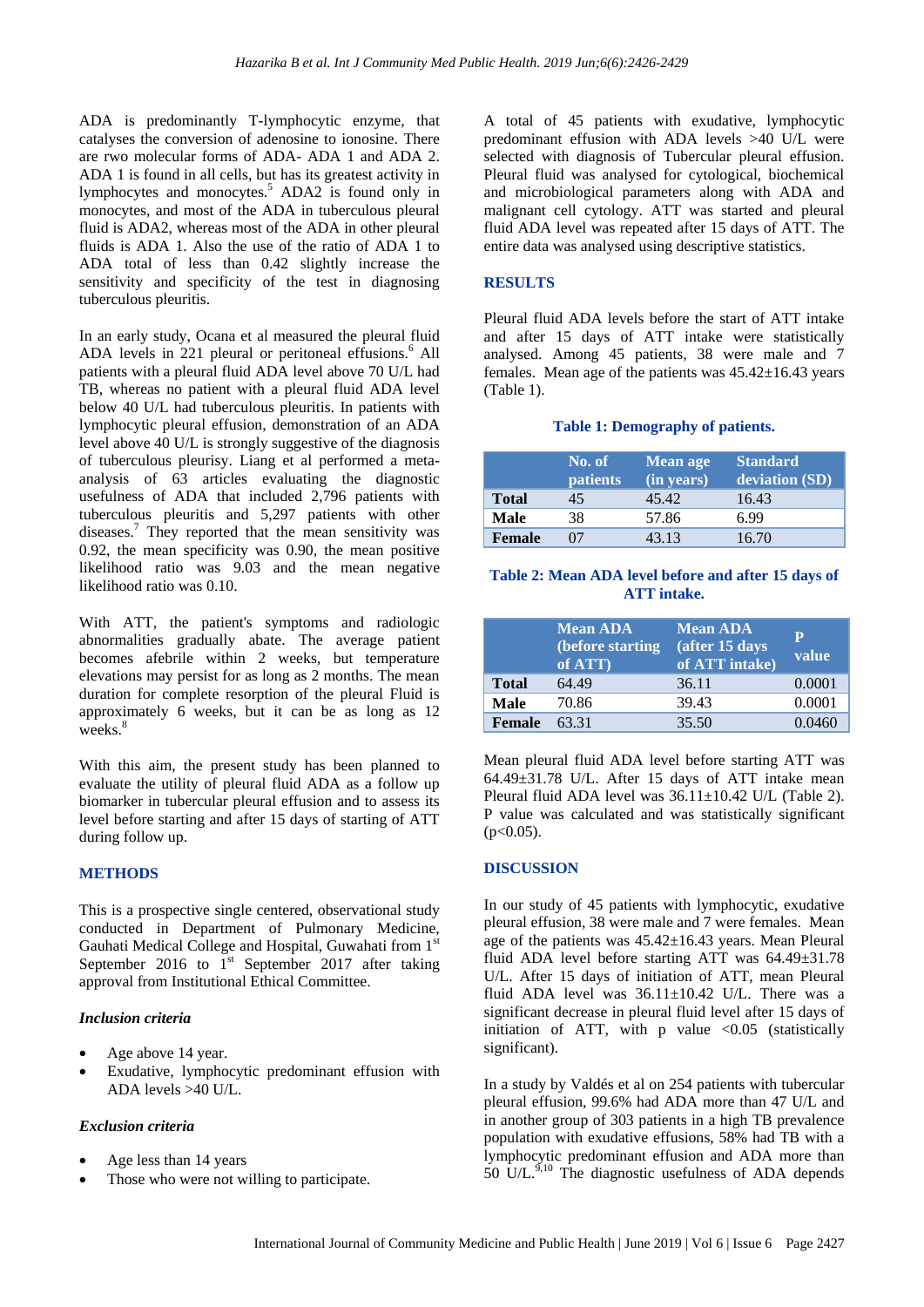not only on its sensitivity and specificity, but also on the local prevalence of TB. In populations with a high prevalence of TB and clinical suspicion of TB effusion, elevated ADA level might be considered as a confirmatory test justifying treatment initiation.

Previously, studies have been conducted using serum ADA for monitoring respone to treatment in patients suffering from tuberculosis. Malempati UD et al evaluated the effective treatment response to ATT by estimating the serum ADA activity, one month after the treatment initiation.<sup>11</sup> Before the initiation of ATT, the serum and pleural fluid ADA activities were elevated, with pleural fluid ADA activity elevated more than that of the serum in pulmonary tuberculosis patients with pleural effusion. The serum ADA activity was decreased in pulmonary tuberculosis patients treated for one month with antitubercular treatment.

In another study, Rao et al evaluated the serum adenosine deaminase activity during the course of pulmonary tuberculosis treatment.<sup>12</sup> The values of serum adenosine deaminase were significantly higher in the study group than in the control group. After the first month of treatment of pulmonary tuberculosis, there was no significant change  $(p>0.05)$  in serum ADA when compared to initial reading, but after the second month & sixth month of treatment there was a significant decrease in the serum ADA values  $(p<0.05)$ .

Similar results were found in a study by Kartaloglu et al which showed a slight elevation of serum ADA in the first month, but it decreased during treatment in parallel with the effectiveness.<sup>13</sup>

A study by Unsal et al revealed gradual de-crease in serum ADA from  $30.1 \pm 11.7$ U/L to  $24.8 \pm 15.6$  after first month of treatment and after second month 22.0±10.6 in limited lesion cases.<sup>14</sup> In extended lesion cases before treatment ADA values was 31.3±18.3, first and second month values were  $27.5 \pm 13.0$  and  $27.1 \pm 12.2$  U/L respectively.

The diagnostic accuracy of ADA can be improved by measuring different ADA isoenzymes. ADA-2 is increased in TB effusions, while ADA-1 is increased in other bacterial empyema, and distinguishing between these two principal isoenzymes can increase the specificity of ADA for diagnosing TB.<sup>15</sup> Use of the ADA-2 isoenzyme measurement increased the specificity for TB from 91% to 96% and 92.1% to 98.6% , in two different studies.<sup>16,17</sup>

Although it has been suggested that ADA might be a less sensitive marker of TB in immune-compromised patients, there is currently little evidence to support this view. Baba *et al* demonstrated that ADA is a reliable marker of pleural TB in HIV-positive patients, even for those with low CD<sub>4</sub> counts, while another study by Chung et al confirmed that ADA is an accurate marker in renal transplant recipients. $18,19$ 

#### **CONCLUSION**

The gold standard for the diagnosis of tuberculous pleuritis remains the detection of *M. tuberculosis* in pleural fluid or pleural biopsy specimens, either by microscopy and/or culture, or the histological demonstration of caseating granulomas in the pleura along with AFB. In high burden settings, however, the diagnosis is frequently inferred in patients who presents with a lymphocytic predominant exudate with a high ADA level, which is a valuable adjunct in the diagnostic evaluation. ADA is generally readily accessible, and together with lymphocyte predominance justifies treatment initiation in patients with a high pre-test probability. The role of other biomarkers is less well described.

In our study pleural fluid ADA significantly decreased after 15 days of ATT intake. Pleural fluid ADA can be useful as a follow up biomarker in cases of tubercular pleural effusion. More such larger prospective studies needs to be conducted in order to validate and assess if any direct co-relation exists between the level of adenosine deaminase (ADA), before and after starting anti-tubercular treatment in patients with tubercular pleural effusion.

*Funding: No funding sources Conflict of interest: None declared Ethical approval: The study was approved by the Institutional Ethics Committee*

## **REFERENCES**

- 1. Berger HW, Mejia E. Tuberculous pleurisy. Chest. 1973;63:88-92.
- 2. Levine H, Szanto PB, Cugell DW. Tuberculosis pleurisy: an acute illness. Arch Intern Med. 1968;122:329-32.
- 3. Gilhotra R, Sehgal S, Jindal SK. Pleural biopsy and adenosine deaminase enzyme activity in effusions of different aetiologies. Lung India. 1989;3:122-4.
- 4. Trajman A, Pai M, Dheda K, van Zyl Smit R, Zwerling AA, Josh R, et al. Novel tests for diagnosing tuberculous pleural effusion: what works and what does not? Eur Respir J. 2008;31:1098– 106.
- 5. Perez-Rodriguez E, Castro DJ. The use of ADA and ADA isoenzymes in the diagnosis of tuberculous pleuritis. Curr Opin Pulm Med. 2000;6:259-66.
- 6. Ocana I, Martinez-Vazquez JM, Segura RM, Fernandez-De-Sevilla T, Capdevila JA. Adenosine deaminase in pleural fluids: test for diagnosis of tuberculous pleural effusion. Chest. 1983;84:51-3.
- 7. Liang QL, Shi HZ, Wang K, Qin SM, Qin XJ. Diagnostic accuracy of adenosine dearninase in